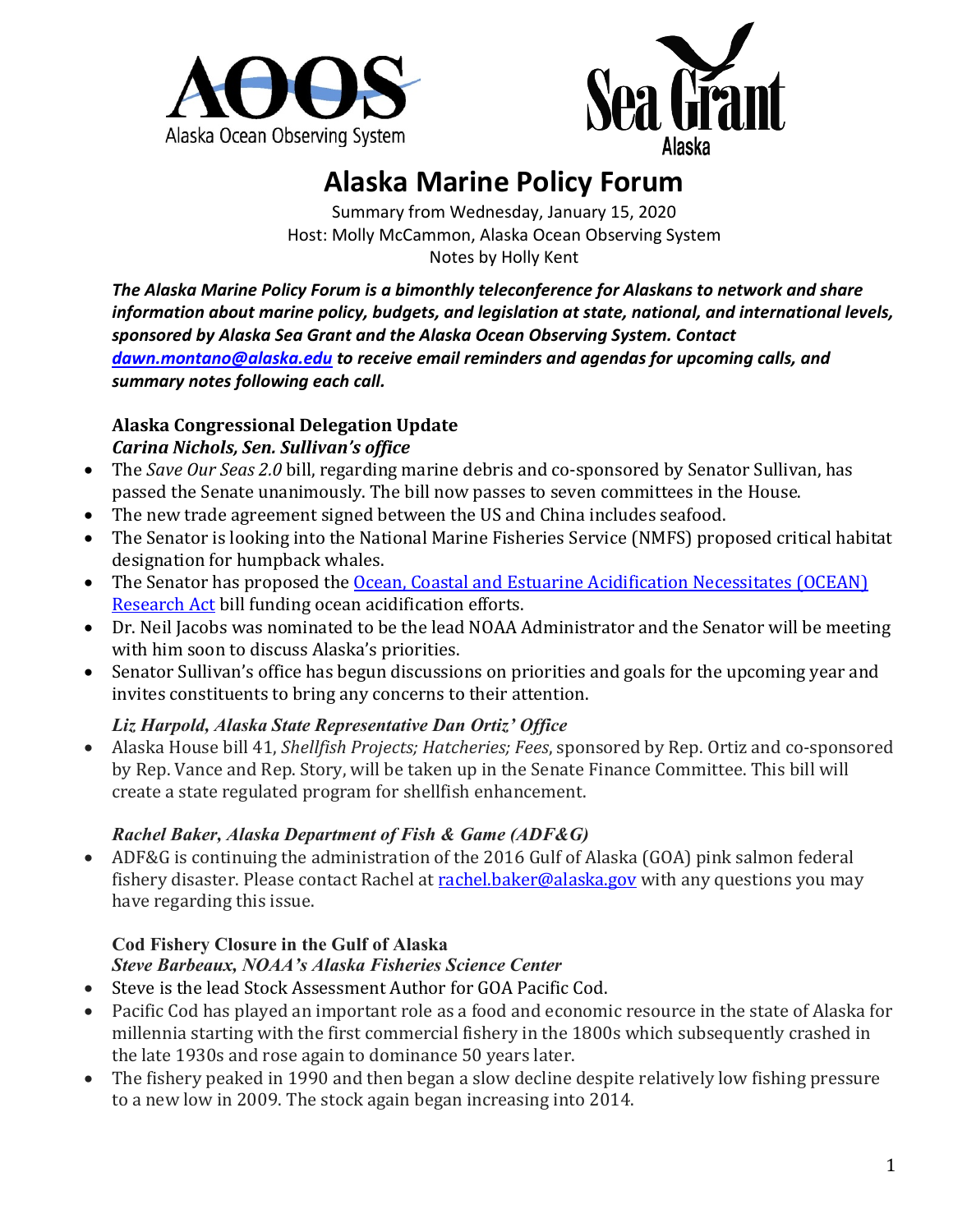- Starting in late summer/early fall of 2014 waters in the GOA became extremely warm and continued warming through December of 2016. This marine heatwave later became known as the "blob". Temperatures were measured at 4.5 degrees Fahrenheit warmer than normal.
- The dramatic changes to the ecosystem, seabird die-offs, increase in gray whale strandings, reduction in phytoplankton production, and reductions in the populations of small fish at the base of the food chain severely impacted the cod population.
- The cod catch was reduced by 80% in 2018. The drop in valuation of this fishery went from \$100M to \$32M.
- The blob appears to have impacted the cod fishery in two ways: the warmer water sped up the metabolism of adult fish at a time when their prey was not available leading to starvation and the hatch rates of cod eggs declined precipitously in the warmer waters.
- The stock status dropped for 2020 to below the 20% unfished level requiring federal closure of the fishery to maintain a minimum level needed to support the endangered steller sea lion population.
- Even though water temperatures cooled in 2017 and 2018, summer water temperatures in the Gulf in 2019 exceeded those that peaked during the blob years.
- The fishery was declared a disaster for 2017 and looking forward in the face of climate change, it doesn't look good for cod in the future for the GOA.

## *Nicole Kimball, North Pacific Fishery Management Council*

- Nicole serves on the North Pacific Fishery Management Council which manages the federal fisheries off the coast of Alaska from 3 to 200 miles offshore.
- The council itself does not determine an overfishing level or allowable biological catch level; a process is used that starts in December when the council and the public receive reports on stock assessments for every federal species that the council manages.
- The stock assessment reports include recommendations for overfishing levels and allowable biological catch level that serve as reference points for the council.
- The council's Scientific Committee then uses those reference points to set annual catch limits call Total Allowable Catch (TAC).
- The council then sets the final numbers for overfishing and catch limits either at or below those determined by the Scientific Committee.
- The stock assessment report received from the Alaska Fisheries Science Center reported that, due in large part to warming waters, the cod stocks in the GOA have been negatively affected throughout the population structure including larval, juvenile, and adult fish. That makes it very difficult to predict future stock levels.
- The Magnuson-Stevens Act sets a low biomass threshold at which point the stock is determined to be "overfished". The cod stock for the GOA is very close to this threshold.
- Stocks can be determined to be "overfished" even when there has been no fishing activity, this is due to the language in the Magnuson-Stevens Act that has no other term for stocks that reach the low biomass threshold.
- In addition to the stock assessment reports that the council receives, they also have to consider Steller Sea lion protection measures under the Endangered Species Act designed to reserve a portion of the cod stock as prey for these marine mammals.
- Under the federal system all cod are accounted for, which includes those incidentally caught during other species' fisheries as bycatch. This further reduces the total available catch figure determined by the council.
- The state then opened a small state water cod fishery for 2020 and reduced their total allowable catch by 35%.